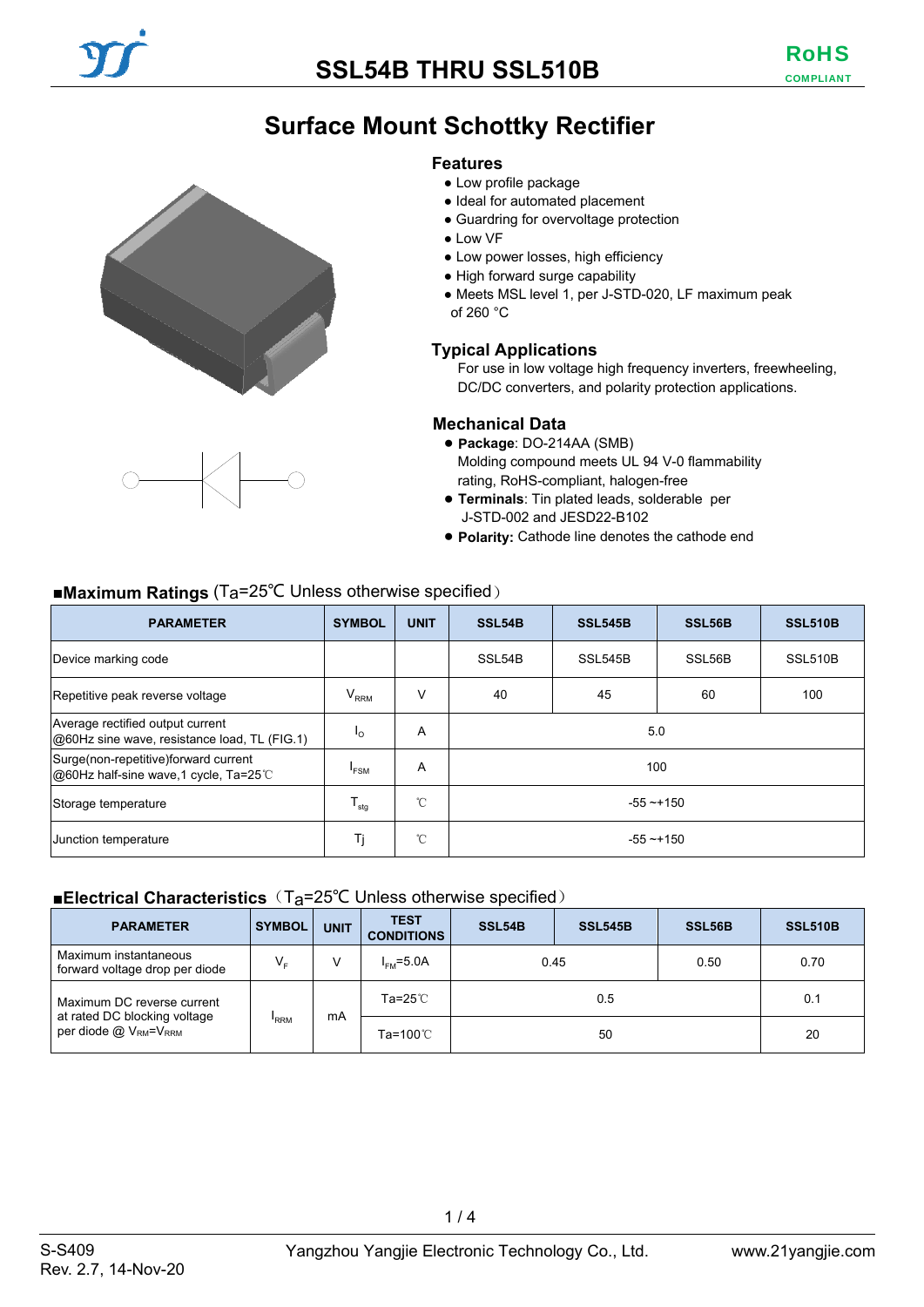### ■**Thermal Characteristics** (T<sub>a</sub>=25°C Unless otherwise specified)

| <b>PARAMETER</b>   | <b>SYMBOL</b>             | <b>UNIT</b>   | SSL54B   | <b>SSL545B</b> | SSL56B | <b>SSL510B</b> |  |
|--------------------|---------------------------|---------------|----------|----------------|--------|----------------|--|
|                    | $R_{\theta J-A}$          |               | $65^{1}$ |                |        |                |  |
| Thermal resistance | $R_{\theta J \text{-} L}$ | $\degree$ C/W |          | $16^{1}$       |        |                |  |
|                    | $R_{\theta\text{J-C}}$    |               | $15^{1}$ |                |        |                |  |

Note:

(1) Thermal resistance from junction to ambient and from junction to lead mounted on P.C.B. with0.3" x 0.3" (8.0 mm x 8.0 mm) copper pad areas

## ■ **Characteristics**(Typical)

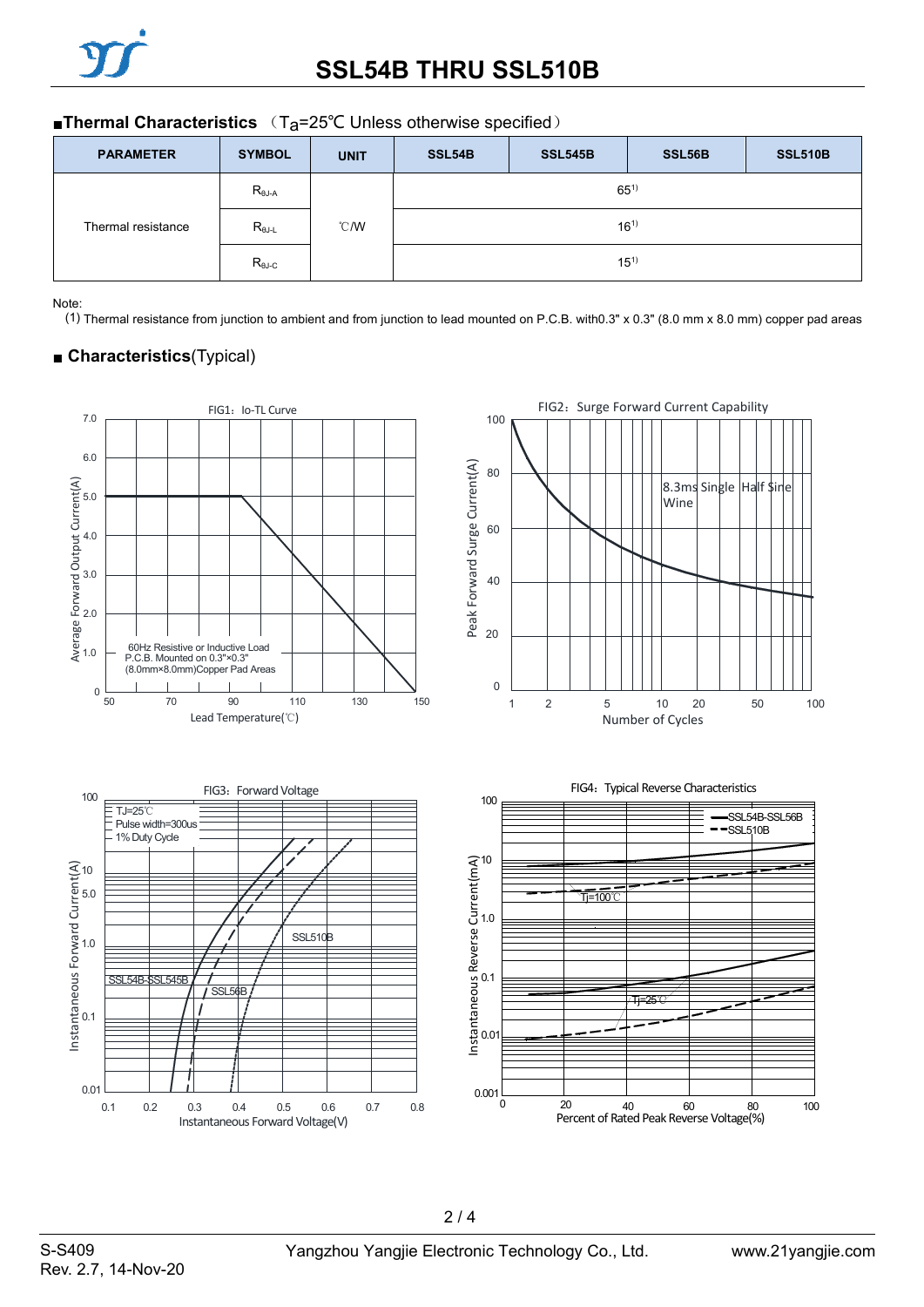## ■**Ordering Information** (Example)

| <b>PREFERED P/N</b> | <b>PACKING</b><br><b>CODE</b> | UNIT WEIGHT(q)    | <b>MINIMUM</b><br><b>PACKAGE(pcs)</b> | <b>INNER BOX</b><br><b>QUANTITY(pcs)</b> | <b>OUTER CARTON</b><br><b>QUANTITY(pcs)</b> | <b>DELIVERY</b><br><b>MODE</b> |
|---------------------|-------------------------------|-------------------|---------------------------------------|------------------------------------------|---------------------------------------------|--------------------------------|
| SSL54B-SSL510B      | F <sub>1</sub>                | Approximate 0.096 | 3000                                  | 6000                                     | 48000                                       | 13" reel                       |
| SSL54B-SSL510B      | F <sub>2</sub>                | Approximate 0.096 | 750                                   | 3000                                     | 24000                                       | 7" reel                        |
| SSL54B-SSL510B      | F <sub>3</sub>                | Approximate 0.096 | 500                                   | 2000                                     | 16000                                       | 7" reel                        |

## ■ **Outline Dimensions**



| DO-214AA(SMB) |      |      |  |  |  |
|---------------|------|------|--|--|--|
| Dim           | Min  | Max  |  |  |  |
| A             | 1.85 | 2.15 |  |  |  |
| B             | 3.30 | 3.94 |  |  |  |
| C             | 4.05 | 4.75 |  |  |  |
| D             | 1.99 | 2.61 |  |  |  |
| E             | 5.21 | 5.59 |  |  |  |
| F             | 0.90 | 1.41 |  |  |  |
| G             | 0.10 | 0.20 |  |  |  |
| н             | 0.15 | 0.31 |  |  |  |

## **■ Suggested pad layout**



| DO-214AA(SMB)  |             |  |  |  |
|----------------|-------------|--|--|--|
| Dim            | Millimeters |  |  |  |
| P1             | 6.8         |  |  |  |
| P <sub>2</sub> | 4.3         |  |  |  |
| P3             | 1.8         |  |  |  |
| Q1             | 2.5         |  |  |  |
| Q2             | 2.3         |  |  |  |

3 / 4